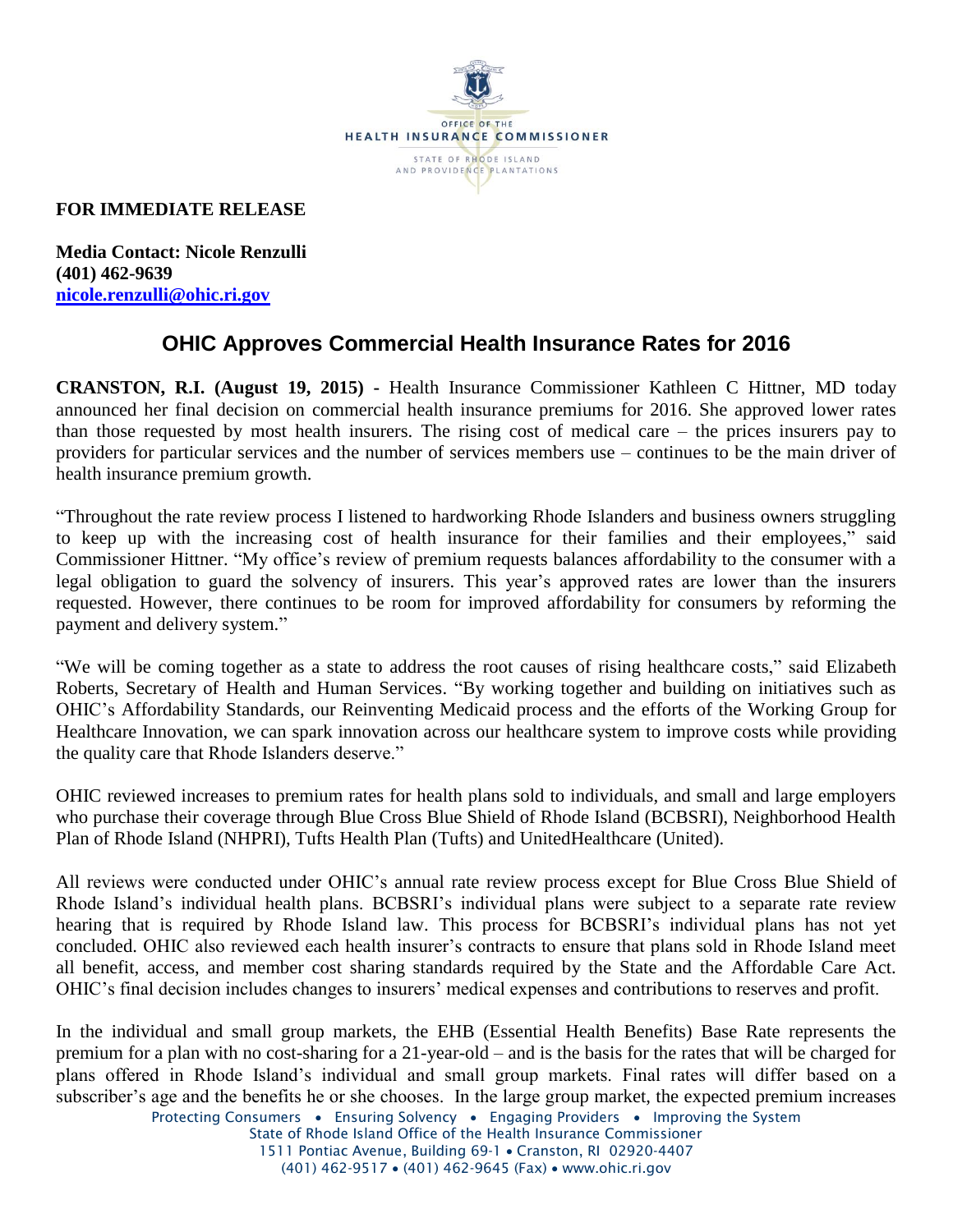are averages—employers will see higher and lower rates depending on demographic changes in their workforce and their own company's rates of medical care utilization. Essential Health Benefits base rates are described more completely in OHIC's Requested and Approved Summary for 2016 Rates.

#### **2016 Individual Essential Health Benefits Base Rates: Requested and Approved**

| <b>Insurer</b>      | <b>Approved for</b><br>2015 | <b>Requested</b><br>for $20161$ | <b>Approved for</b><br>2016 | <b>Approved EHB</b><br><b>Rate Increase from</b><br>$2015^2$ | <b>Approved Weighted</b><br><b>Average Overall</b><br><b>Rate Change from</b><br>$2015^3$ |
|---------------------|-----------------------------|---------------------------------|-----------------------------|--------------------------------------------------------------|-------------------------------------------------------------------------------------------|
| BCBSRI <sup>4</sup> | \$328.25                    | \$389.59                        |                             |                                                              |                                                                                           |
| <b>NHPRI</b>        | \$288.99                    | \$320.28                        | \$312.20                    | 8.0%                                                         | 5.8%                                                                                      |
| United              | \$298.77                    | \$331.80                        | \$311.10                    | 4.1%                                                         | 2.7%                                                                                      |

### **2016 Small Employer Essential Health Benefits Base Rates: Requested and Approved**

| <b>Insurer</b>    | <b>Approved for</b><br>2015 | <b>Requested</b><br>for $2016^5$ | <b>Approved for</b><br>2016 | <b>Approve EHB</b><br><b>Rate Increase</b><br>from 2015 | Approved<br>Weighted<br><b>Average Overall</b><br><b>Rate Change</b><br>from 2015 |
|-------------------|-----------------------------|----------------------------------|-----------------------------|---------------------------------------------------------|-----------------------------------------------------------------------------------|
| <b>BCBSRI</b>     | \$365.51                    | \$385.56                         | \$376.94                    | 2.3%                                                    | 0.0%                                                                              |
| <b>NHPRI</b>      | \$314.95                    | \$315.97                         | \$320.98                    | 1.9%                                                    | 2.4%                                                                              |
| <b>Tufts HMO</b>  | \$385.56                    | \$404.59                         | \$398.13                    | 3.3%                                                    | $-4.1%$                                                                           |
| <b>Tufts PPO</b>  | \$388.75                    | \$409.85                         | \$403.25                    | 3.7%                                                    | $-4.5%$                                                                           |
| United HMO        | \$377.54                    | \$430.26                         | \$406.33                    | 7.2%                                                    | 7.2%                                                                              |
| <b>United PPO</b> | \$381.76                    | \$435.04                         | \$410.85                    | 7.2%                                                    | 7.2%                                                                              |

#### **2016 Large Employer Average Expected Premium Increases: Requested and Approved**

| <b>Insurer</b>   | Approved<br>for 2015 | <b>Requested</b><br>for 2016 <sup>6</sup> | <b>Approved</b><br>for 2016 |
|------------------|----------------------|-------------------------------------------|-----------------------------|
| <b>BCBSRI</b>    | 8.40%                | 7.3%                                      | 5.1%                        |
| <b>Tufts HMO</b> | 5.0%                 | 6.7%                                      | 6.1%                        |
| <b>Tufts PPO</b> | 5.0%                 | 7.2%                                      | 6.6%                        |
| United           | 11.0%                | 7.1%                                      | 4.4%                        |

<sup>&</sup>lt;sup>1</sup>Requested as of  $6/1/2015$ .

 $\overline{\phantom{a}}$ 

Protecting Consumers • Ensuring Solvency • Engaging Providers • Improving the System State of Rhode Island Office of the Health Insurance Commissioner 1511 Pontiac Avenue, Building 69-1 . Cranston, RI 02920-4407 (401) 462-9517 • (401) 462-9645 (Fax) • www.ohic.ri.gov

<sup>&</sup>lt;sup>2</sup> The EHB Rate Increase uses a theoretical plan and allows for comparisons across health insurance carriers and across years.

<sup>&</sup>lt;sup>3</sup> The Weighted Average Overall Rate Change includes adjustments to the plans offered to reflect the benefits selected, including modifications to prior year benefits and pricing. This is the average premium increase to consumers, before reflecting changes in age. The assumptions making up this number change from year to year and change from carrier to carrier.

<sup>4</sup>Approval is pending. The BCBSRI Direct Pay Hearing process has not yet concluded.

 $5$  Requested as of  $6/1/2015$ .

 $6$  Requested as of  $6/1/2015$ .